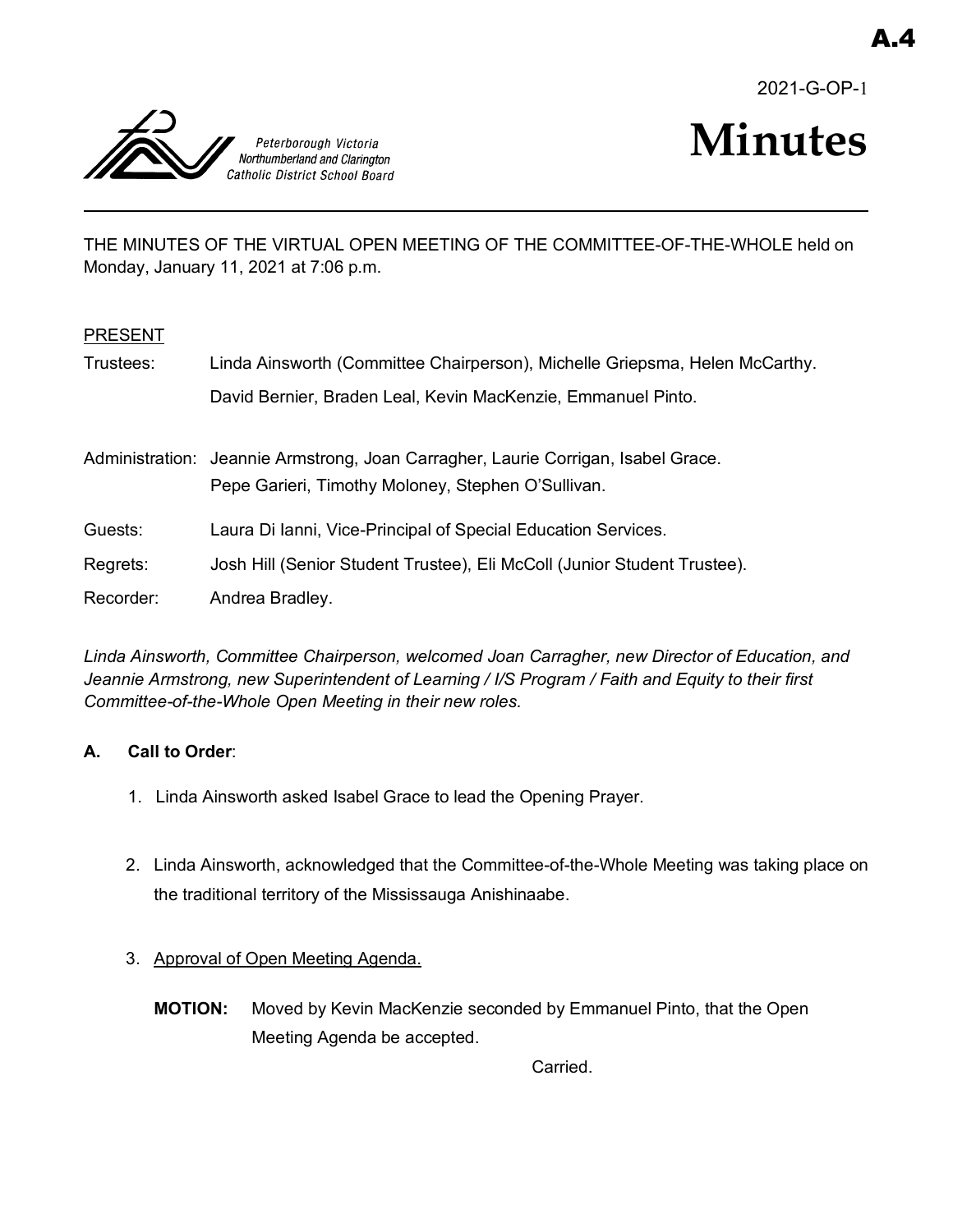4. Declarations of Conflicts of Interest.

There were no conflicts of interest.

- 5. Approval of the Minutes of the Committee-of-the-Whole Open Meeting held on November 9, 2020.
	- **MOTION:** Moved by David Bernier, seconded by Braden Leal that the Minutes of the Committee-of-the-Whole – Open Meeting, held on November 9, 2020, be approved.

Carried.

## 6. Business Arising from the Minutes.

There was no business arising from the Minutes.

# **B. Recommended Actions/Presentations:**

# 1. Compliance Update: Accessibility for Ontarians with Disabilities Act, 2005 (AODA).

Laurie Corrigan, Superintendent of Learning / Special Education Services introduced Laura Di Ianni, Vice-Principal of Special Education Services, to the Committee-of-the-Whole. Laurie and Laura made a PowerPoint presentation titled Accessibility for all Updates and answered questions from Trustees.

## **C. Information Items:**

1. School Closure Period January 4, 2021 – January 22, 2021: Update.

Joan Carragher, Director of Education, updated the Committee-of-the-Whole on the school closure period. Elementary and secondary students are expected to be back in class on January 25, 2021. Joan answered questions from Trustees.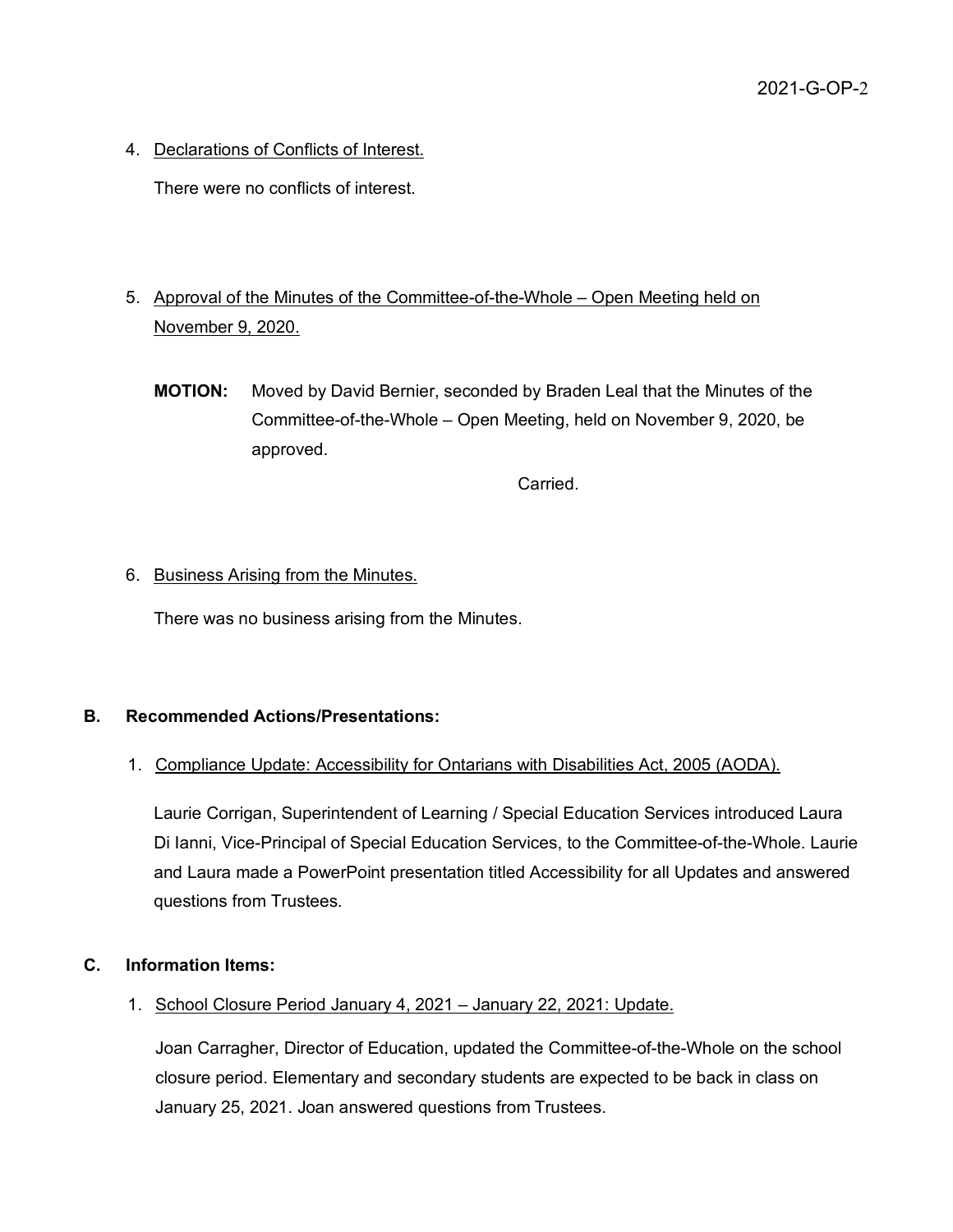#### 2. 2020:B26 Federal Climate Action Incentive Fund: Intake Request.

Isabel Grace, Superintendent of Business and Finance, presented the Funding Through the Federal Climate Action Incentive Fund (CAIF) Report to the Committee-of-the-Whole and answered questions from Trustees. The CAIF is a time-limited, cost-matching program for eligible and approved expenditures incurred by school boards between May 15, 2020 and March 31, 2021. PVNC maximum allocation is \$367,257 with the potential federal contribution being \$362,776.

## 3. Interim Financial Report: November 2020.

Isabel Grace, Superintendent of Business and Finance, presented the Interim Financial Report for the period ending August 31, 2021, and answered questions from Trustees. Isabel also presented the Operating Expenses for the three month period ending November 30, 2020 with comparatives for the three month period ending November 30, 2019.

#### **D. Old Business:**

There was no old business.

#### **E. New Business:**

There was no new business.

#### **F. Next Meeting:**

1. Monday, February 8, 2021 – 6:30 p.m.